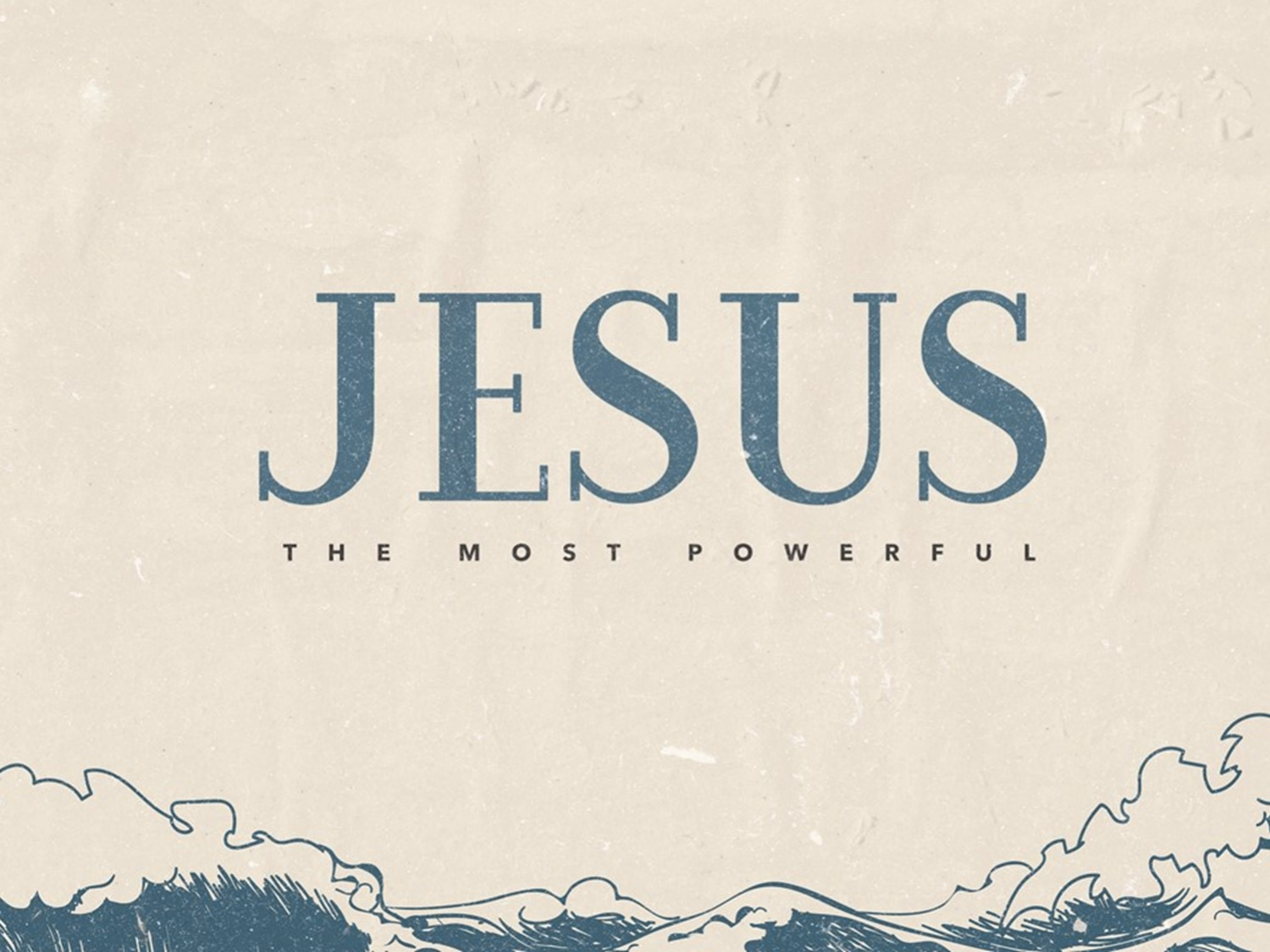#### **The Resurrection**

# **Our all-powerful God will resurrect the faithful who have died.**

nar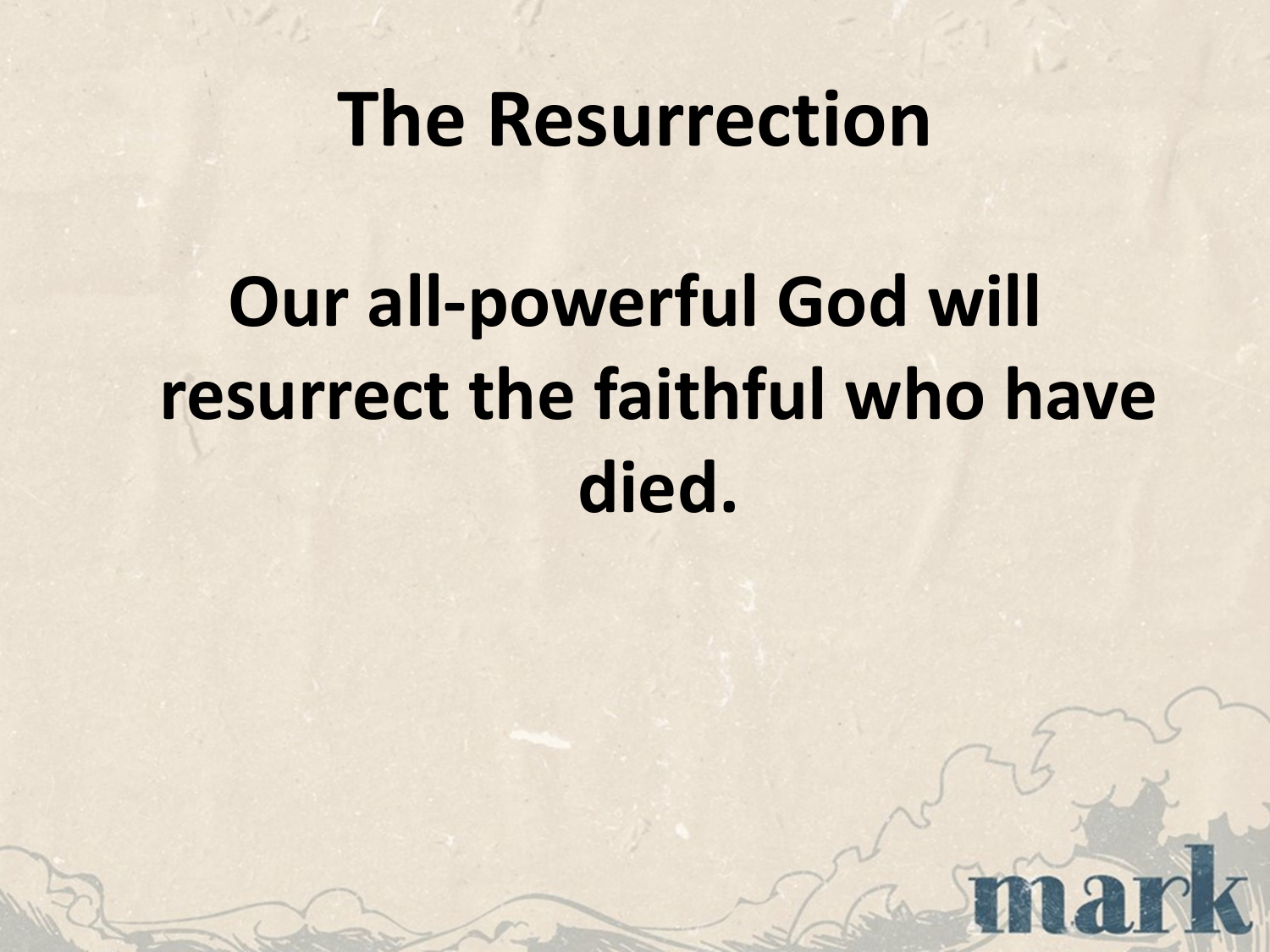## **The Resurrection**

## **Mark 12:18**

nark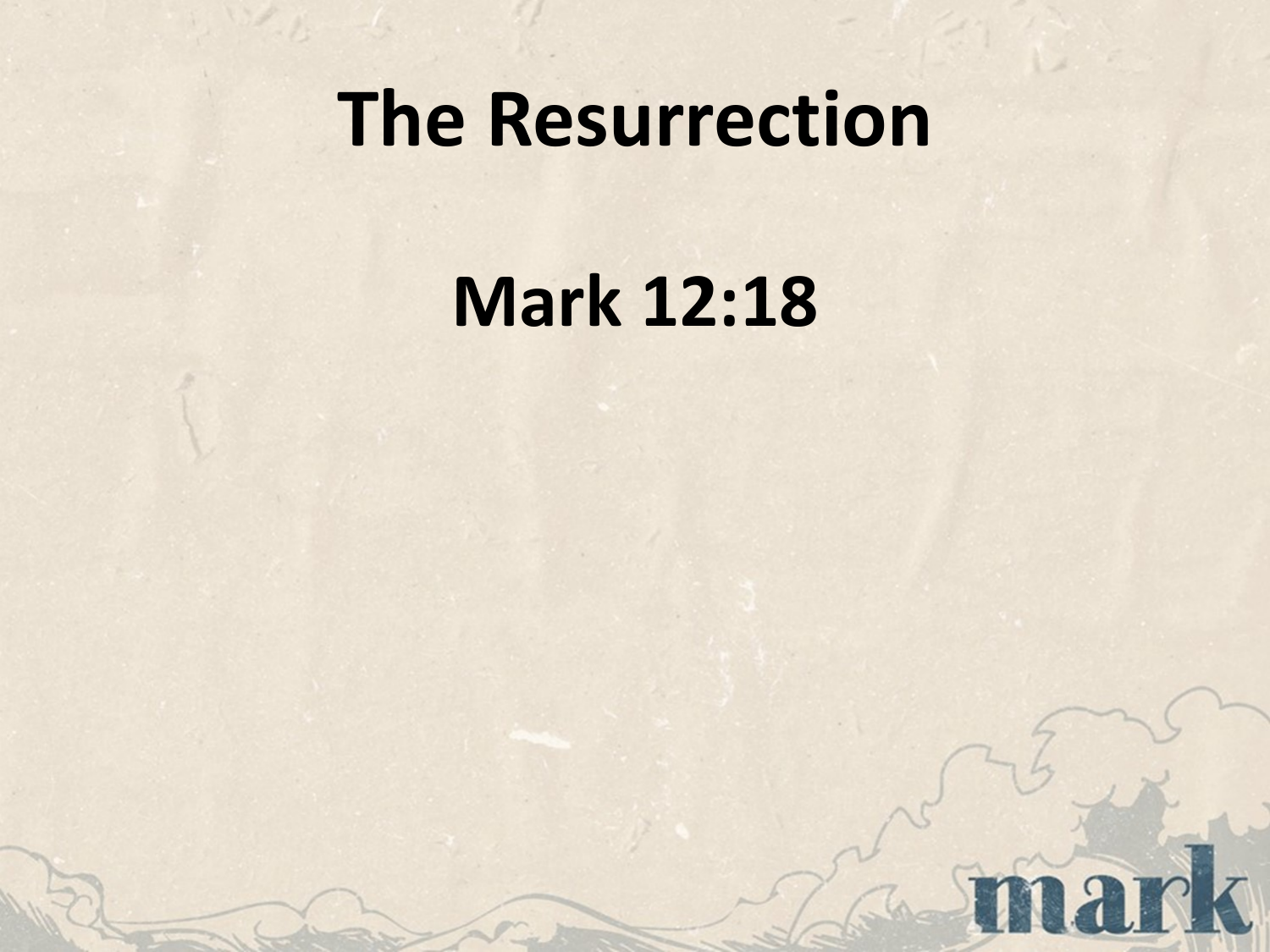**18And Sadducees came to him, who say that there is no resurrection. And they asked him a question, saying, 19"Teacher, Moses wrote for us that if a man's brother dies and leaves a wife, but leaves no child, the man must take the widow and raise up offspring for his brother. 20There were seven brothers; the first took a wife, and when he died left no offspring. …**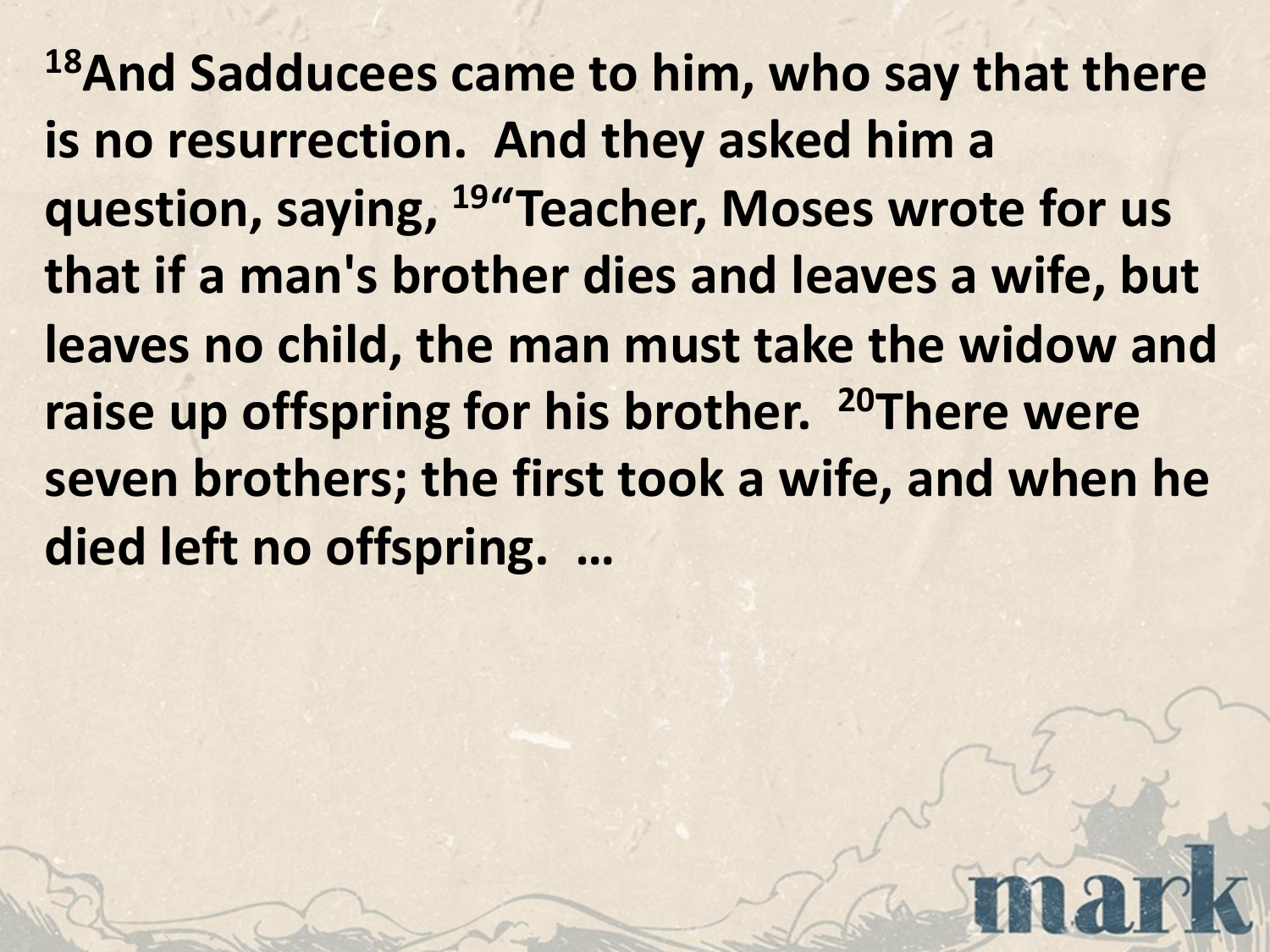**21And the second took her, and died, leaving no**  offspring. And the third likewise. <sup>22</sup>And the seven **left no offspring. Last of all the woman also died. 23In the resurrection, when they rise again, whose wife will she be? For the seven had her as wife."**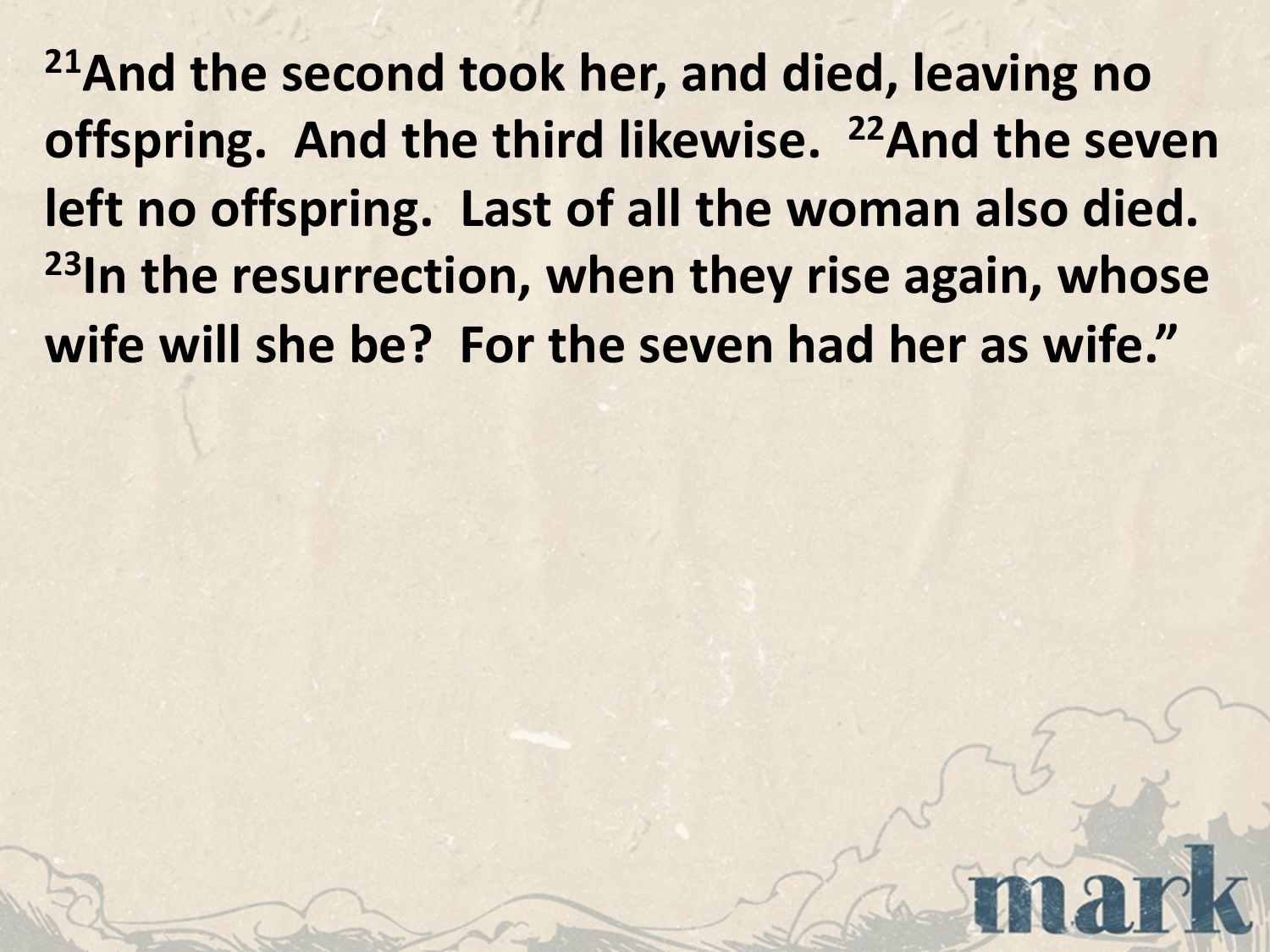**Levirate Marriage Genesis 38:8 Deuteronomy 25:5-6**

nark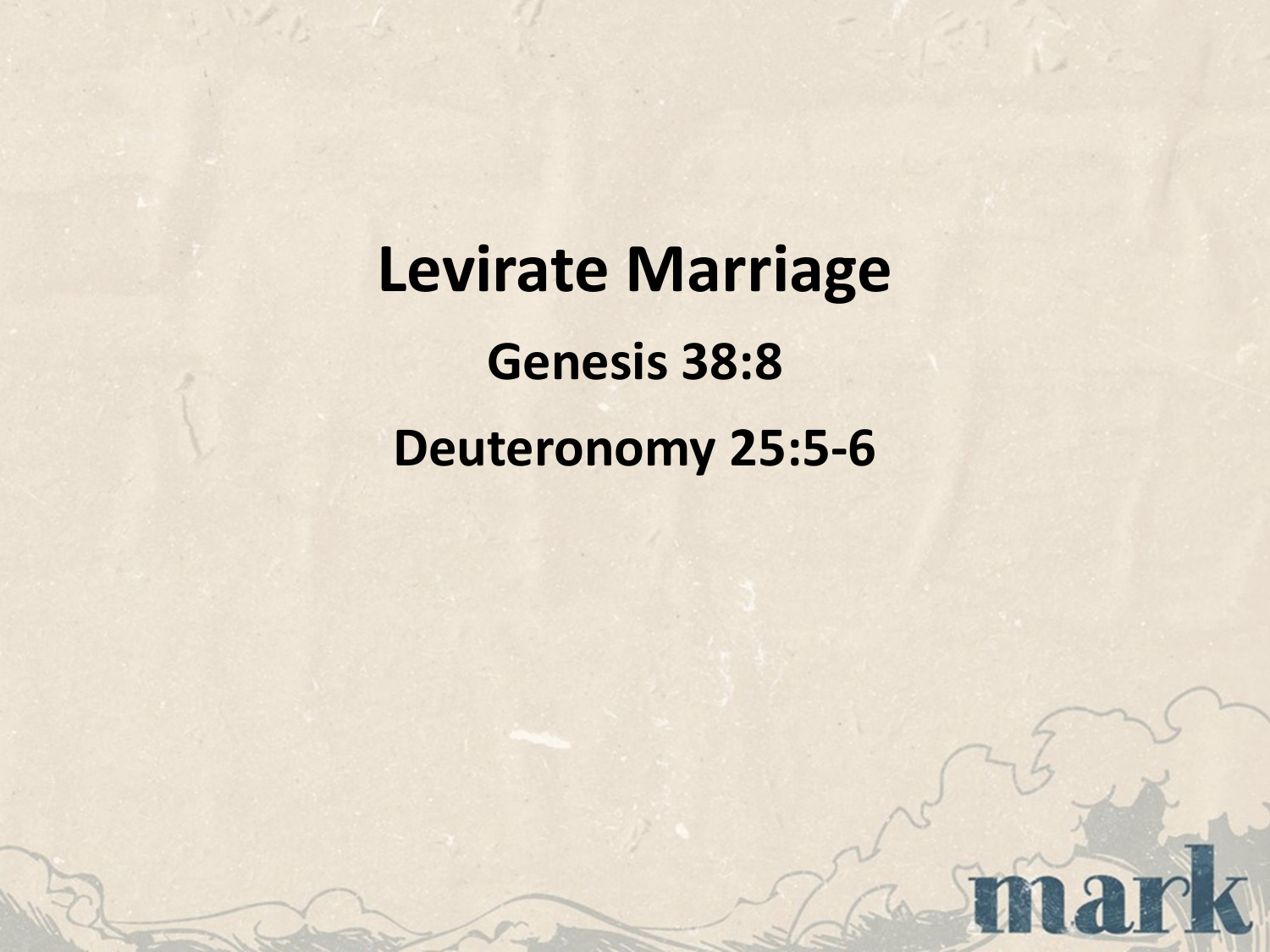**24Jesus said to them, "Is this not the reason you are wrong, because you know neither the Scriptures nor the power of God? 25For when they rise from the dead, they neither marry nor are given in marriage, but are like angels in heaven. 26And as for the dead being raised, have you not read in the book of Moses, in the passage about the bush, how God spoke to him, saying, 'I am the God of Abraham, and the God of Isaac, and the God of Jacob'? 27He is not God of the dead, but of the living. You are quite wrong."**